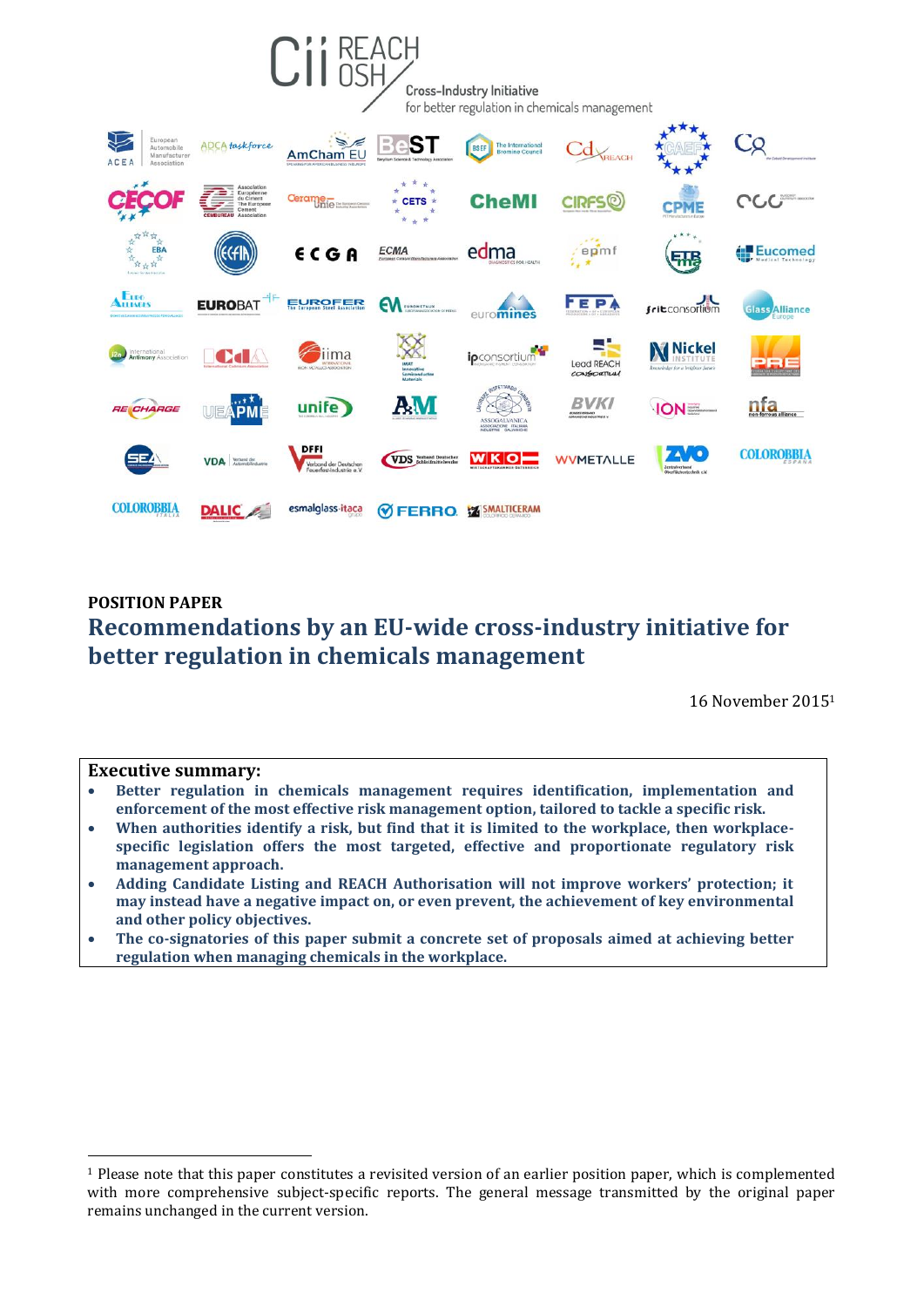

The undersigned organisations represent industry sectors and technologies which contribute strongly to competitiveness, economic growth and jobs in the European Union (EU). Indeed, we manufacture and/or use substances which are often indispensable enablers for key technologies, such as advanced materials, innovative production technologies and biotechnology, necessary for major EU policies, including environmental and health objectives.

Collectively, our organisations are very supportive of the **Better Regulation policy<sup>2</sup>** in general, and the regulatory fitness and performance (REFIT) programme<sup>3</sup> in particular. In this Position Paper, we provide a concrete case on how better regulation can be applied in the field of chemicals management.

While REACH is rightly established as the regulatory pillar of EU chemicals management and has contributed to unrivalled data collection about the use and effects of substances, our organisations believe that REACH Candidate Listing and Authorisation should not be considered as the preferred option **when potential risks from a substance have found to be limited to the workplace and can be more effectively addressed by workplace-specific legislation**. Referring to the Commission's Roadmap on Substances of Very High Concern (SVHC Roadmap), we would like to stress that Risk Management Option Assessments (RMOAs) are rightly aimed at identifying the best regulatory option to manage the risk "*either in REACH […] or outside of REACH*" 4.

In our view, workplace legislation:

- More holistically addresses potential risks at the workplace by also covering uses which are not in scope of REACH Authorisation;
- Prescribes the principle of substitution for hazardous substances; and
- Directs investment towards enhanced protection of workers, instead of allocating these resources to the preparation of complex applications and the payment of application fees – and is in this respect more cost-efficient than REACH Authorisation.

Adding REACH Authorisation on top of workplace legislation would **not add any layer of protection** for workers and would instead, *inter alia* have detrimental impacts on the competitiveness of production sites, Research and Development, the recycling sector, etc.

Our organisations would therefore like to call for a tailor-made and targeted use of REACH Authorisation for relevant substances. It should not be applied to cases where it would duplicate other existing legislation when that already offers a more effective and proportionate risk management option.

We propose that the European Commission and Member States:

- i) recognise workplace legislation including EU-wide Occupational Exposure Limits (OELs) as the most effective risk management option for substances where there is a need to address a risk limited to the workplace;
- ii) review how to strengthen EU capacities for the swifter setting and/or review of EU-wide OELs;
- iii) proceed to set EU-wide OELs for substances, where a risk is identified at the workplace; and
- iv) ensure that in the described cases no additional and unnecessary regulatory measures (e.g. Candidate Listing, Authorisation) are applied, i.e.:
	- a. when the identified risk for all uses of a substance can be more effectively addressed by workplace legislation, the substance should not be included in the Candidate List<sup>5</sup>; and

<sup>4</sup> Roadmap on Substances of Very High Concern, 5 February 2013:

1

<sup>&</sup>lt;sup>2</sup> The Commission's "Better regulation" policy is intended at designing EU policies and laws so that they achieve their objectives at minimum cost. [http://ec.europa.eu/smart-regulation/index\\_en.htm](http://ec.europa.eu/smart-regulation/index_en.htm)

<sup>3</sup> The REFIT programme is aimed at making EU law simpler and reducing regulatory costs. [http://ec.europa.eu/smart-regulation/refit/index\\_en.htm](http://ec.europa.eu/smart-regulation/refit/index_en.htm)

<http://register.consilium.europa.eu/doc/srv?l=EN&f=ST%205867%202013%20INIT>

<sup>5</sup> In the event of a substance that has already been included in the Candidate List but meets the criteria established in this position paper, it should not be prioritised for Authorisation.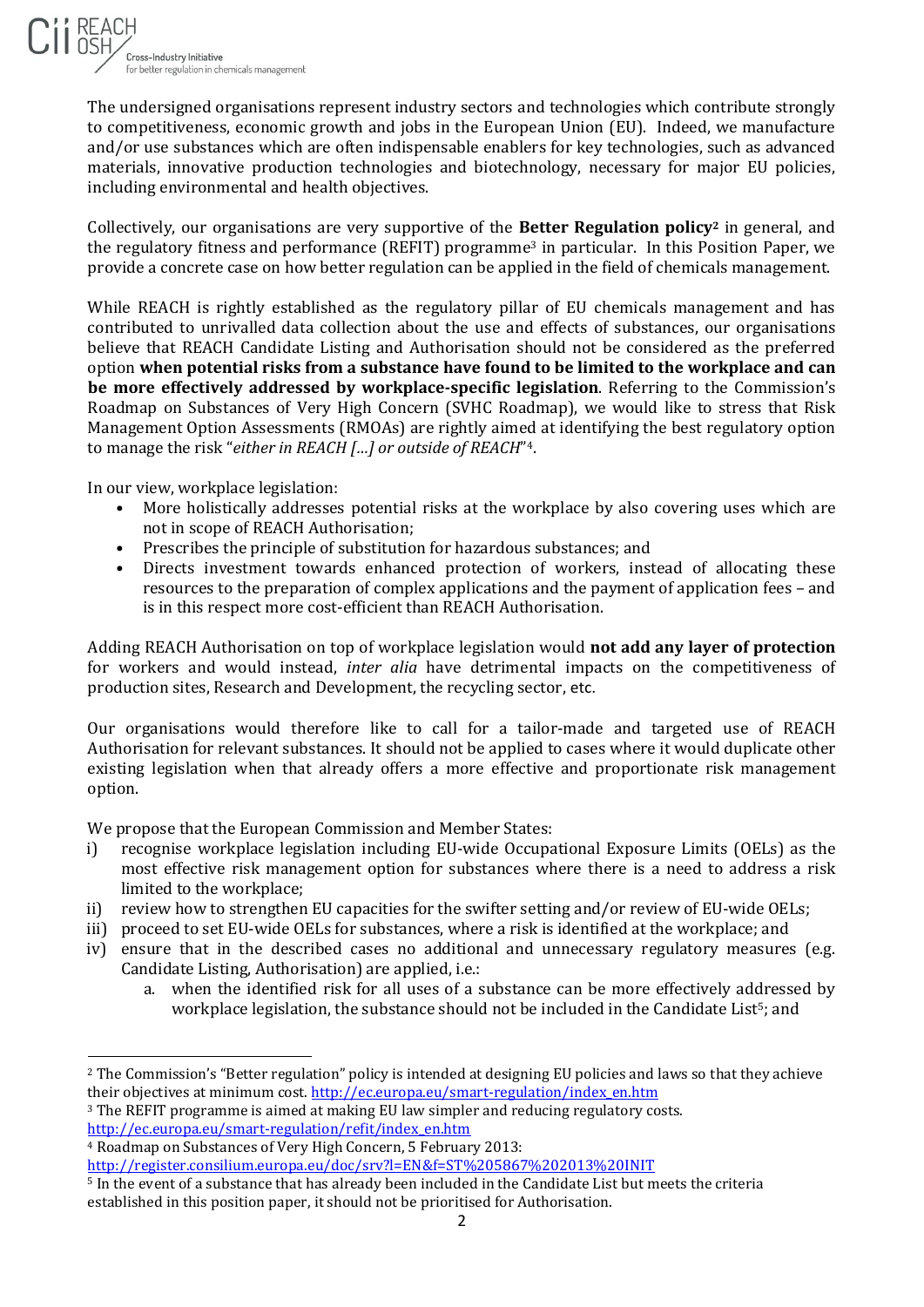

b. when the identified risk for some uses of a substance can be more effectively addressed by workplace legislation, those uses should be exempted from REACH Authorisation pursuant to Article 58(2) of the REACH Regulation.

We look forward to cooperating with the Commission, other public authorities and stakeholders on this subject, as a positive move for ensuring the safe use of substances as well as Europe's competitiveness and employment.

\*\*\*\*\*\*\*\*

\*\*\*\*\*\*\*\*

*Annex:*

- *Annex 1: List of signatory organisations*

## **About the CII**

The Cross-Industry Initiative (CII) was set up between December 2014 and March 2015 as a loose coalition aimed at streamlining chemicals management. It currently comprises over 50 organisations: sectoral associations at EU and national level, as well as companies. Please find more information on our website [\(www.cii-reach-osh.eu\)](http://www.cii-reach-osh.eu/) or contact us by email [\(info@cii-reach-osh.eu\)](mailto:info@cii-reach-osh.eu).

For further details about our policy recommendations, you can refer to the complementing documents:

- 1. Flowcharts: Our proposal an application of the principles of the Commission's SVHC Roadmap
- 2. Detailed proposal and responses to questions raised on workplace legislation
- 3. Setting indicative and binding OELs / Outlook on a possible revision of OSH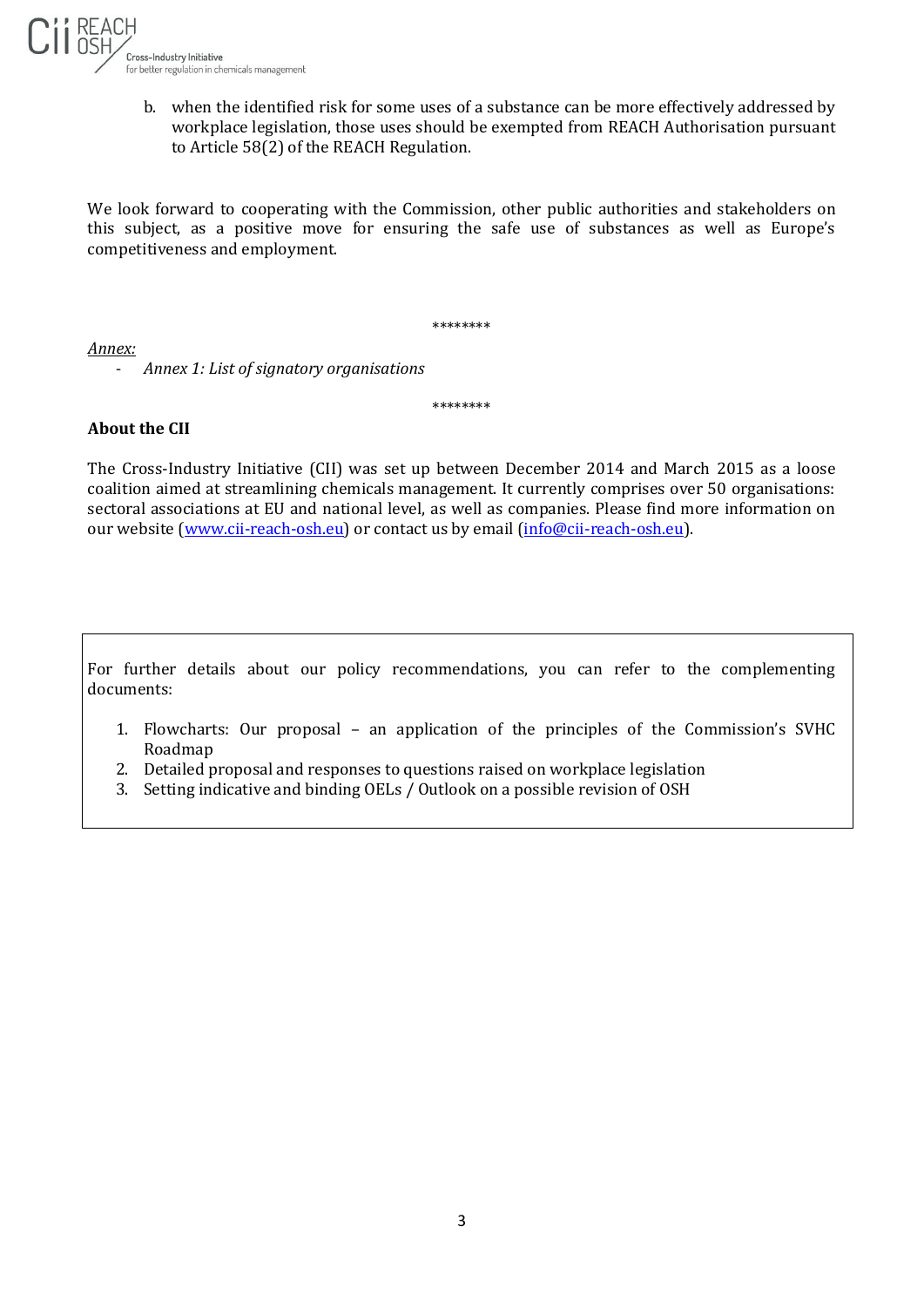

## *Annex 1: List of signatory organisations*

*European and global associations and platforms* ACEA – European Automobile Manufacturers' Association ADCA Taskforce AmCham EU BeST – Beryllium Science and Technology Association BSEF – The International Bromine Council Cadmium Consortium CAEF – European Foundry Association CDI – Cobalt Development Institute CECOF - The European Committee of Industrial Furnace and Heating Equipment Associations CEMBUREAU – The European Cement Association CerameUnie – The European Ceramic Industry Association CETS – European Committee for Surface Treatment CheMi – European Platform for Chemicals Using Manufacturing Industries ChemLeg PharmaNet CIRFS – European Man-made Fibres Association CPME – Committee of PET Manufacturers in Europe EAA – European Aluminium Association EBA – European Borates Association ECFIA – Representing the High Temperature Insulation Wool Industry ECGA – European Carbon and Graphite Association ECMA – European Catalyst Manufacturers Association EDMA – European Diagnostic Manufacturers Association EPMF – European Precious Metals Federation ETRMA – European Tyre & Rubber Manufacturers' Association Eucomed Euroalliages – Association of European Ferro-alloy Producers EUROBAT EUROFER Eurometaux Euromines FEPA – Federation of European Producers of Abrasives products Frit consortium Glass Alliance Europe I2a – International Antimony Association ICdA – International Cadmium Association IIMA – International Iron Metallics Association IMAT – Innovative Materials for Sustainable High-Tech Electronics, Photonics and Related Industries Ipconsortium Lead REACH Consortium Nickel Institute PRE – The European Refractories Producers Federation RECHARGE – European Association for Advanced Rechargeable Batteries UEAPME – European Association of Craft, Small and Medium-Sized Enterprises UNIFE – The European Rail Industry *National associations* A3M – Alliance des Minerais, Minéraux et Métaux (French Ores, Minerals and Metals Association) ASSOGALVANICA – Associazione Italiana Industrie Galvaniche (Italian Plating Industry Association) BVKI – Bundesverband Keramische Industrie e.V. (German Association of the Ceramic Industry) ION – Vereniging Industrieel Oppervlaktebehandelend Nederland (Dutch Association for Industrial Surface Treatment) NFA – Non-Ferrous Alliance SEA – Surface Engineering Association VDA – Verband der Automobilindustrie (German Automotive Industry Association) VDFFI – Verband der Deutschen Feuerfest-Industrie e.V. (German Association of the Refractory Industry) VDS – Verband Deutscher Schleifmittelwerke e.V. (German Abrasives Association) WKÖ – Wirtschaftskammer Österreich (Austrian Federal Economic Chamber) WVMetalle – WirtschaftsVereinigung Metalle (German Metals Trade Association) ZVO – Zentralverband Oberflächentechnik e.V. (Central Association of Surface Technology) *Corporations* Colorobbia DALIC Esmalglass itaca Ferro